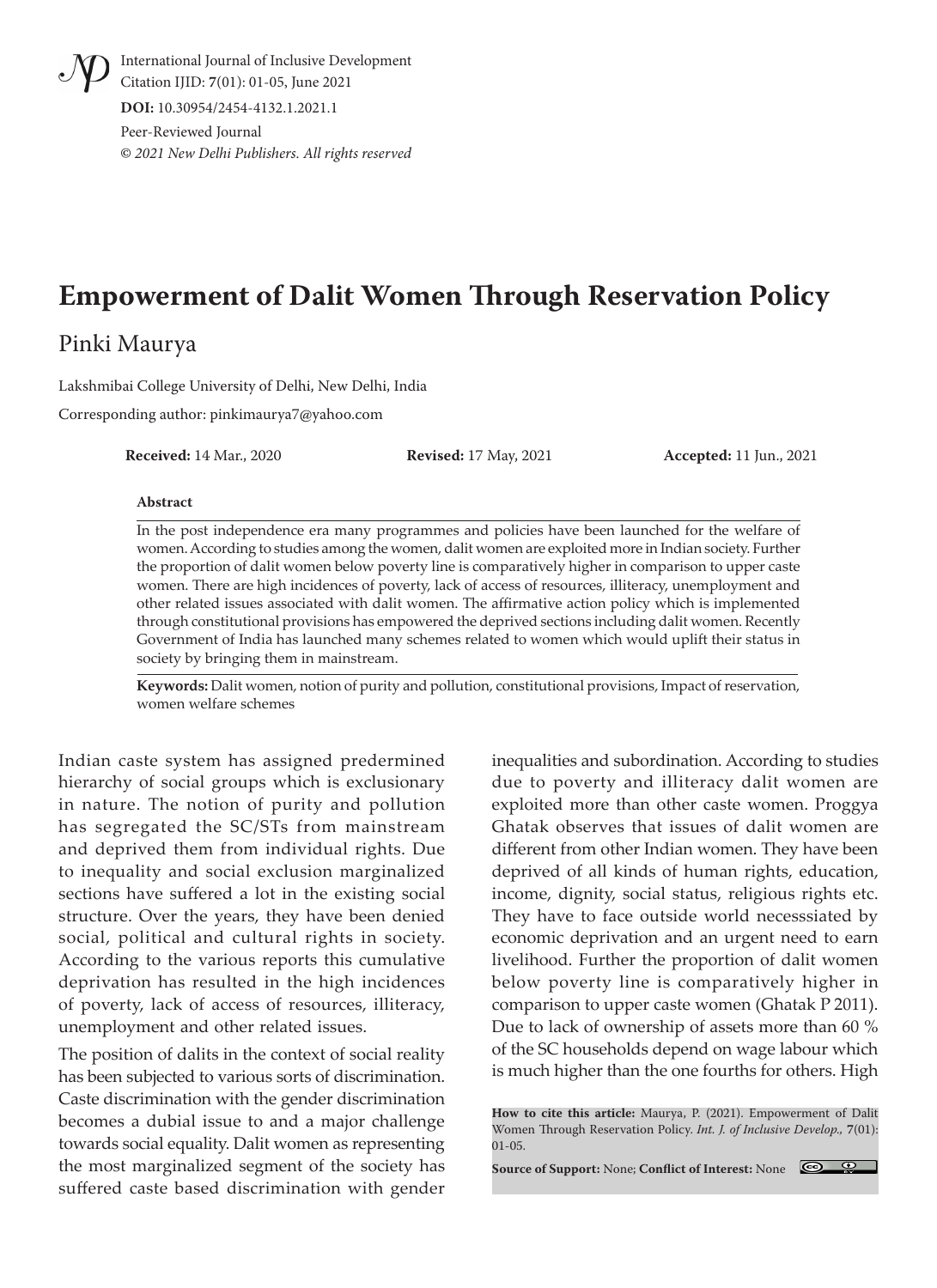poverty among SCs leads to high infant and child mortality rate. Most of the SC women suffer from anaemia and children from malnutrition. These all factors have impact on the literacy rate among the SC population.

In the past social reformers like Swami Dayanand had set up the branches of Aryasamaj in all over India to eradicate social evils. He advocated against untouchability and condemned caste based discrimination. His analysis of vedic culture established that vedic culture and vedic education never propagated caste discrimination. Arya samaj worked for the upliftment of lower castes and provided them access to education. Dalit women were also accorded education and special training for specific occupations. Due to lack of access to education, socio economic condition of the dalit women has been quite backward as still a large number of section is uneducated. Poor socioeconomic conditions result in the heavy dropout of SC women from school and colleges.

In the post independence era many programmes and policies were launched for women education specially dalit women. Many dalit women have been working as bonded labourers doing manual work and manual scavenging at village level. Most of the bonded labour comprises Scheduled castes. The literacy level of SC is 66.1 % as compared to the All India level of 73% Literacy of SC women is as low as 56.5 % against the All India female literacy level of 64.6 % according to census report of 2011.

### **Constitutional provisions for safeguarding the interests of SC/STs**

The affirmative action policy which is implemented through provisions in the constitution has empowered the deprived sections. Constitution empowers the state to provide representation to SC/STs. There are provisions in constitution for the implementation of reservation policy in appointments. Article 16 provides the equality of opportunity for all citizens in the matters relating to employment or appointment to any office under the state. So it prohibits state from discrimination in any employment or appointment under the state on the basis of religion, race, caste, sex, descent, place of birth, residence or any of them. It enables the state to make provisions for reservation in the promotion of SC, STs in services. Similarly Article 335 states that

claims of the members of the SC STs shall be taken into consideration in making of the appointment in the services and posts under the Union and the state. Article 17 abolished the untouchability by stating that: "Untouchability is abolished and its practice in any form is forbidden. Under the Directive principles of the state in constitution, state has been directed to ensure non discrimination and equal opportunity in practice. Article 46 states that state should promote with special care the educational and economic interests of the weaker sections of the people and in particular of the scheduled castes and scheduled tribes and shall protect them from social injustice and all forms of exploitation. Policy making at government level has followed these principles in government services, education and political representation etc.

Article 15 states that "nothing in this article shall prevent the state from making any special provision for the advancement of any socially and educationally backward classes of the citizens or for the scheduled castes and scheduled tribes. Safeguards are provided in Article 29 too which provides protection in admission and non discrimination in any educational institution maintained or receiving aid from state on specific grounds. Under this Article the state has reserved seats for SC/ST students in the educational institutions. Colleges and Universities run by the Central and state governments including technical, engineering and medical colleges have reserved seats. There are provisions related to providing facilities like scholarships, special hostels for SC/ST students, concession in fees, grants for books, remedial coaching etc.

Reservation is provided in central and state legislatures for SC/STs under Articles 330, 332, 337 of the constitution. Even at the grassroot level Panchayats there is provision of reservation. Through Articles 243T and 243D there is reservation in municipalities and in panchayats. Constituencies are reserved for SC/STs for the seats in parliament and state Assemblies. So there are constitutional provisions for reservation in legislative bodies for the SC/STs to enhance political participation. Within the seats reserved for SCs, one third of the seats are further reserved for the SC women.

In the post independence era many programmes and policies were launched for women education specially dalit women.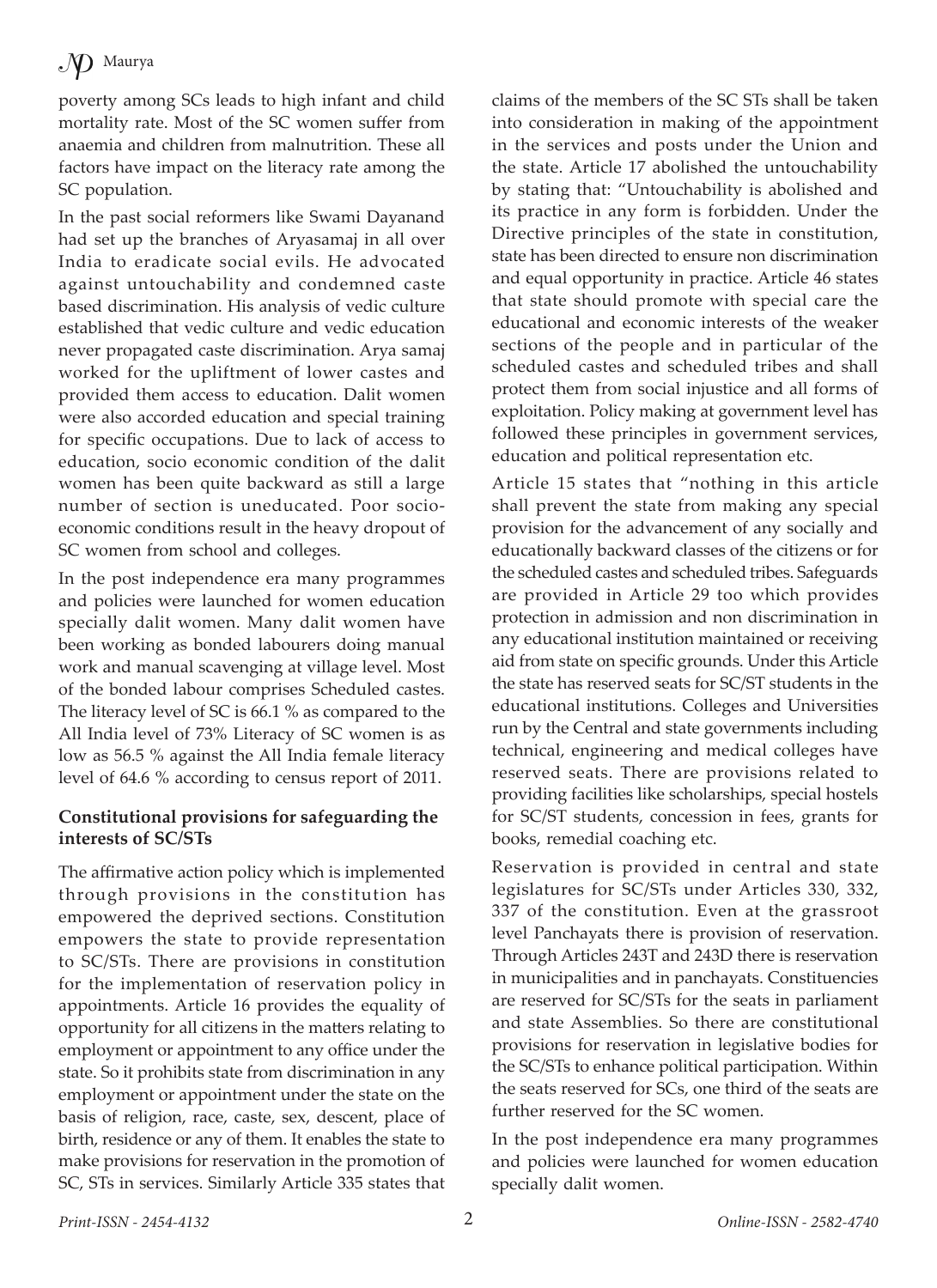#### **Impact of the reservation policy on dalit women**

There have been changes in the status and position of the dalit women due to reservation policy. Due to reservation policy there is improvement in access of dalits to education and employment. According to reports due to reservation policy there is an increase in the college enrollment rates of the disadvantaged groups. Tejas observes in the survey of major states that affirmative action has increased the enrollment of men and women belonging to the disadvantaged groups or castes. 72 % of dalit women who are currently enrolled for higher education would not have attended the colleges without reservation.

Surendrakumar observes that reservation policy in education has reduced the social inequalities by bringing the dalits to the mainstream (Surendra Kumar, 2016). According to the findings of the socio-economic and caste census 2011 only about 4 percent of each of rural ST and SC households have a member in a government job. However, it varies according to region and among different segments. There is an increasing trend in the literacy rate among the SC population but it still remains quite below to national level as per census of India. Gender disparity is also very evident in education.

SC women who are mostly concentrated in the rural areas have faced more challenges due to lack of awareness and lack of access to education. Moreover most of these women are not aware of the schemes provided by the government for their welfare. Due to lack of education affirmative action policies have not been fully utilized. The job vacancies remain unfilled in the absence of suitable candidates. Due to economic backwardness, most of the dalit women have been confined to their traditional jobs specially in rural areas. Poverty, educational backwardness have limited the opportunity of reservation to dalit women. Despite various efforts by successive governments there remains a huge gap in the level of education of SC women.

According to the annual reports of the commission, there is little improvement in the socio-economic conditions of dalits in the past 50 years as compared to non dalits. Another observation has been that urban based dalits who are creamy layer have benefitted more than their poor rural dalits from affirmative action policy, as this section of dalits have greater access to better education and facilities. Thirdly due to changes in economic policies and expansion of private sector, there is limited utility of affirmative policy. As per the research reservation in employment and educational institutions has not yet filled the several categories of technical and university jobs. Most of the lower category jobs are filled in services through reservation, while the target in high categories of jobs remain unfulfilled. Moreover filling of posts through reservation processes has been very slow due to technical issues. The problem of delay in filling up of posts is also a major impediment in effective implementation of reservation. In many cases despite of provision of reservation it is only accepted in theory.

According to studies there is an upward movement in the human development of SC/STs. Indicators of human development like income, employment, health have shown improvement over the period of time. The share of SC/ST employees in government sector has significantly improved. However, in comparison to non SC/STs groups this rate of employment is still low. Hence, the disparities between SC/STs and non SC/STs have not been reduced substantially to bridge the gap.

There are impediments in the implementation of reservation in employment, education and other spheres too. Studies mention that due to low access of the SC women from income and human resource capabilities there is low attainment of goals through reservation policy. Due to exclusion of SC women from mainstream and differential treatment in accessing public services and resources, they have not been able to utilize the affirmative action policy. Dalit women also experience atrocities and violence in different spheres as observed by the reports of SC/ST commission. Mostly in the rural areas due to issues of land, property and forced labour SC women are exploited more than other caste women. Social exclusion and discrimination of SC women are prevalent on a large scale in multiple spheres.

The major obstacle of affirmative action policy is that it is confined to the government sector only and the vast private sector is excluded from its jurisdiction. Although government has used some sort of an informal affirmative action policy in the private sector. Over the time there has been considerable improvement in the share of SC/ST reservation and representation in government employment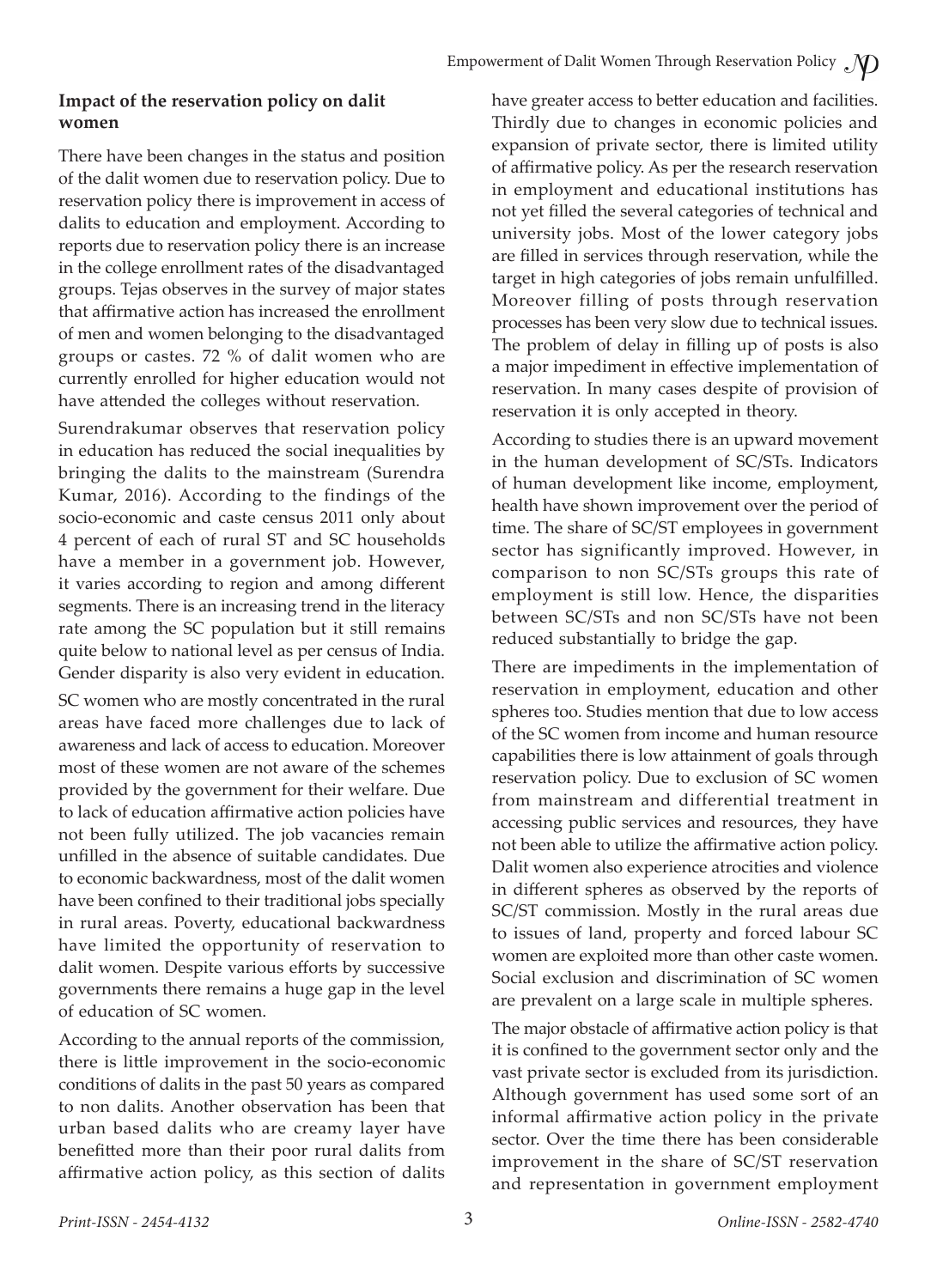## $\mathcal{N}$  Maurya

and educational institutions. According to studies reservation in government sector and informal affirmative policy in private sector has improved the human development of SC/STs.

Shri Thawar chand Gehlot, Minister of social justice and empowerment urged that senior officers of the state should take all steps to fill the backlog vacancies (Aditi Tandon 2017). For the socioeconomic development of the SCs state should ensure that funds are allocated to schemes which directly benefit the SCs. Central government has developed administrative mechanisms for regulation, monitoring and implementation of the reservation policy and other affiliated programmes.

Department of Personnel and Training regulates and monitors the reservation policy in government services. DOPT can enforce, modify and monitor the implementation of reservation in central government services. Even in ministries SC /ST cells with liason officers ensure the implementation of reservation policy. Committee of Parliament on welfare of SC, ST is also entrusted with the task of examining the progress regarding the representation of SC/STs.

Government has adopted certain means for the effective implementation of reservation policy in jobs. Some safeguards like implementation of roaster system for posts under reservation and provision of liaison officers to supervise the reservation policy have been adopted in government jobs. There are representatives of SC/STs in selection boards to safeguard the interests of reserved category people.

#### **Schemes of Modi Government for the upliftment of SC women**

Government started Stand up India scheme to facilitate bank loans to SC/ST with special provision to women borrower. The stand –up India scheme is aimed at promoting entrepreneurship among SC/ST and women by giving loans in the range of  $\bar{z}$  10 lakh to  $\bar{\tau}$  1 Cr for setting up a new enterprise. SC/ST and women entrepreneurs would get comprehensive support like pre-loan training, facilitating loan, factoring and marketing.

Other schemes like *beti bachao beti padhao* is specifically aimed to address the sex ratio discrepancy in parts of the country by providing equal opportunities for education and participation to the girl child. *Sukanya Samriddhi Yojna, Balika Samriddhi Yojna*,

CBSE scholarship scheme for girl education. National scheme of incentives to girls for secondary education is particularly aimed for upliftment of girls from the SC/ST communities through monetary incentives for education.

As per census of 2011, literacy rate among SCs females in the age group of 7 and above is 56.46%. In order to improve literacy rate, *Saakshar Bharat* a centrally sponsored scheme for adult education and skill development is being implemented in rural areas of 410 districts in 26 states and one UT with special focus on women and other disadvantaged groups. In addition *Sarva Shiksha Abhiyan*, a centrally sponsored scheme is also being implemented in conjunction with the right of children for free and compulsory education Act 2009 for universalisation of elementary education for all children in the age group of 6 to 14.

There is scheme of Grant in aid to voluntary organizations working for SC. The main objective behind the scheme is to involve the voluntary organizations and training institutions to improve educational and socio-economic conditions of the target group i.e., SC with a view to upgrade skills to enable them to start income generating schemes. National fellowship scheme for SC students is initiated to provide opportunities to SC students for pursuing higher education like M.phil, PhD degrees in various streams.

Similarly, there is provision of Pre matric scholarships for SC students studying in IX and X. There is specific scheme called Pre matric scholarship to children of those engaged in occupations involving cleaning and are prone to health hazards. Others schemes in education initiated are: Post matric scholarship for SC students, Central sector scholarship of top class education for SC students, National overseas scholarship, Free coaching schemes for SC students, *Babu Jagjivan Ram Chhatrawas Yojna* etc. Other schemes like credit enhancement guarantee scheme for SC, self-employment scheme for rehabilitation of manual scavengers etc.

There are devastating effects of the caste system on the educational, economic and social status of dalit women. Dalit women have been exploited due to poverty, lack of status and education. According to India's ministry of labour 85% of dalit women are engaged as agricultural labourers, scavengers,